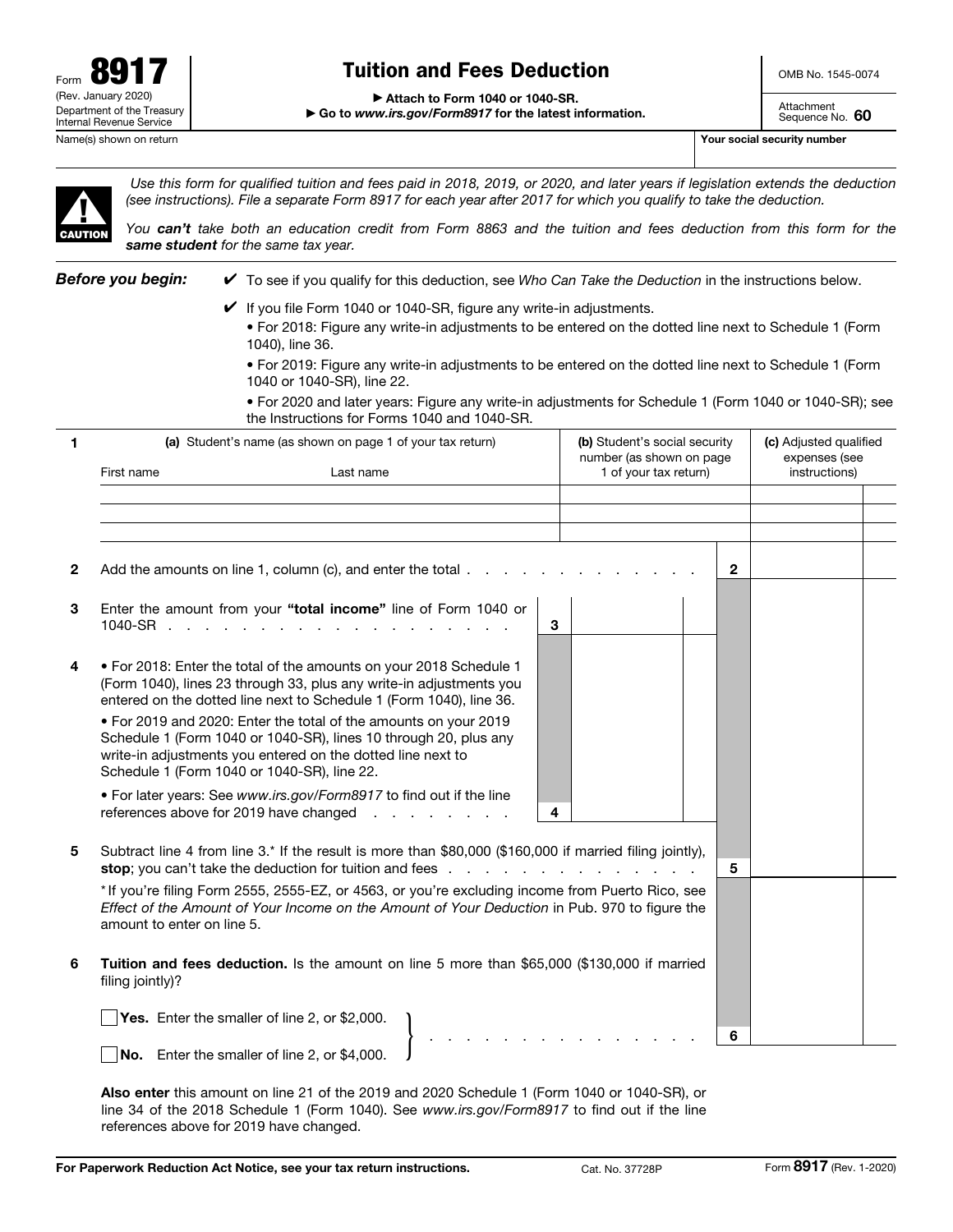# General Instructions

Section references are to the Internal Revenue Code unless otherwise noted.

## What's New

Deduction extended. The tuition and fees deduction is extended for qualified tuition and fees paid in calendar years 2018, 2019, and 2020. Don't claim the deduction for expenses paid after 2020 unless the credit is extended again. Use Form 8917 (Rev. January 2020) and these instructions for years after 2017, unless a newer revision is issued indicating it is succeeding this revision.

Periodic updating. Form 8917 will no longer be updated annually. Instead, it will only be updated when necessary. For previous years, use the applicable Form 8917 for that year.

**Example 1.** Use the 2017 Form 8917 for your 2017 qualified tuition and fees expenses deduction on your 2017 original or amended return.

Form 1040-SR. Form 1040-SR is a new form for 2019 and later years, with larger print and available for taxpayers 65 years or older. Although it's often mentioned with Form 1040 on Form 8917 and in these instructions, it isn't available for 2018.

## Future Developments

For the latest information about developments related to Form 8917 and its instructions, such as legislation enacted after they were published, go to *www.irs.gov/Form8917*.

## Reminders

Form 1098-T requirement. To be eligible to claim the tuition and fees deduction, American opportunity credit, or the lifetime earning credit, the law requires a taxpayer (or a dependent) to have received a Form 1098-T from an eligible educational institution.

However, a taxpayer may claim one of these education benefits if the student doesn't receive a Form 1098-T because the student's educational institution isn't required to send a Form 1098-T to the student under existing rules (for example, if the student is a nonresident alien, has qualified education expenses paid entirely with scholarships, or has qualified education expenses paid under a formal billing arrangement). If a student's educational institution isn't required to provide a Form 1098-T to the student, a taxpayer may claim one of these education benefits without a Form 1098-T if the taxpayer otherwise qualifies, can demonstrate that the taxpayer (or a dependent) was enrolled at an eligible educational institution, and can substantiate the payment of qualified tuition and related expenses.

# Purpose of Form

Use Form 8917 (Rev. January 2020) to figure and take the deduction for tuition and fees expenses paid in calendar years 2018, 2019, and 2020, and later years if the deduction is extended.

This deduction is based on adjusted qualified education expenses paid to an eligible educational institution (postsecondary). See *Qualified Education Expenses,* later, for more information.



*You may be able to take the American opportunity credit or lifetime learning credit for your education expenses instead of the tuition and fees deduction. See Form 8863, Education Credits, and Pub. 970, Tax Benefits for Education, for more information about these credits.*

# Who Can Take the Deduction

You may be able to take the deduction if you, your spouse, or a dependent you claim on your tax return was a student enrolled at or attending an eligible educational institution. The deduction is based on the amount of qualified education expenses you paid for the student in the current year for academic periods beginning in the current year or beginning in the first 3 months of the following year.

Generally, in order to claim the deduction for education expenses for a dependent, you must have paid the expenses in the current year and must claim the student as a dependent on your current year tax return (the "Dependents" line of Form 1040 or 1040-SR). For additional information, see Pub. 970.

You can't claim the tuition and fees deduction if any of the following apply.

• Your filing status is married filing separately.

• Another person can claim an exemption for you as a dependent on his or her tax return. You can't take the deduction even if the other person doesn't actually claim that exemption.

• Your modified adjusted gross income (MAGI), as figured on line 5, is more than \$80,000 (\$160,000 if filing a joint return).

• You were a nonresident alien for any part of the year and didn't elect to be treated as a resident alien for tax purposes. More information on nonresident aliens can be found in Pub. 519, U.S. Tax Guide for Aliens.

You can't claim a tuition and fees deduction for any student if you or anyone else claims an American opportunity or lifetime learning credit (Form 8863) in the current year for expenses of the student for whom the qualified education expenses were paid. However, a state tax credit won't disqualify you from claiming a tuition and fees deduction.

## Qualified Education Expenses

Generally, qualified education expenses are amounts paid in the current year for tuition and fees required for the student's enrollment or attendance at an eligible educational institution. Required fees include amounts for books, supplies, and equipment used in a course of study if required to be paid to the institution as a condition of enrollment or attendance. It doesn't matter whether the expenses were paid in cash, by check, by credit or debit card, or with borrowed funds.

Qualified education expenses include nonacademic fees, such as student activity fees, athletic fees, or other expenses unrelated to the academic course of instruction, only if the fee must be paid to the institution as a condition of enrollment or attendance. However, fees for personal expenses (described below) are never qualified education expenses.

Qualified education expenses **don't** include amounts paid for the following.

• Personal expenses. This means room and board, insurance, medical expenses (including student health fees), transportation, and other similar personal, living, or family expenses.

• Any course or other education involving sports, games, or hobbies, or any noncredit course, unless such course or other education is part of the student's degree program or helps the student acquire or improve job skills.

Qualified education expenses don't include any expenses for which you take any other deduction, such as on Schedule A (Form 1040 or 1040-SR) or Schedule C (Form 1040 or 1040-SR).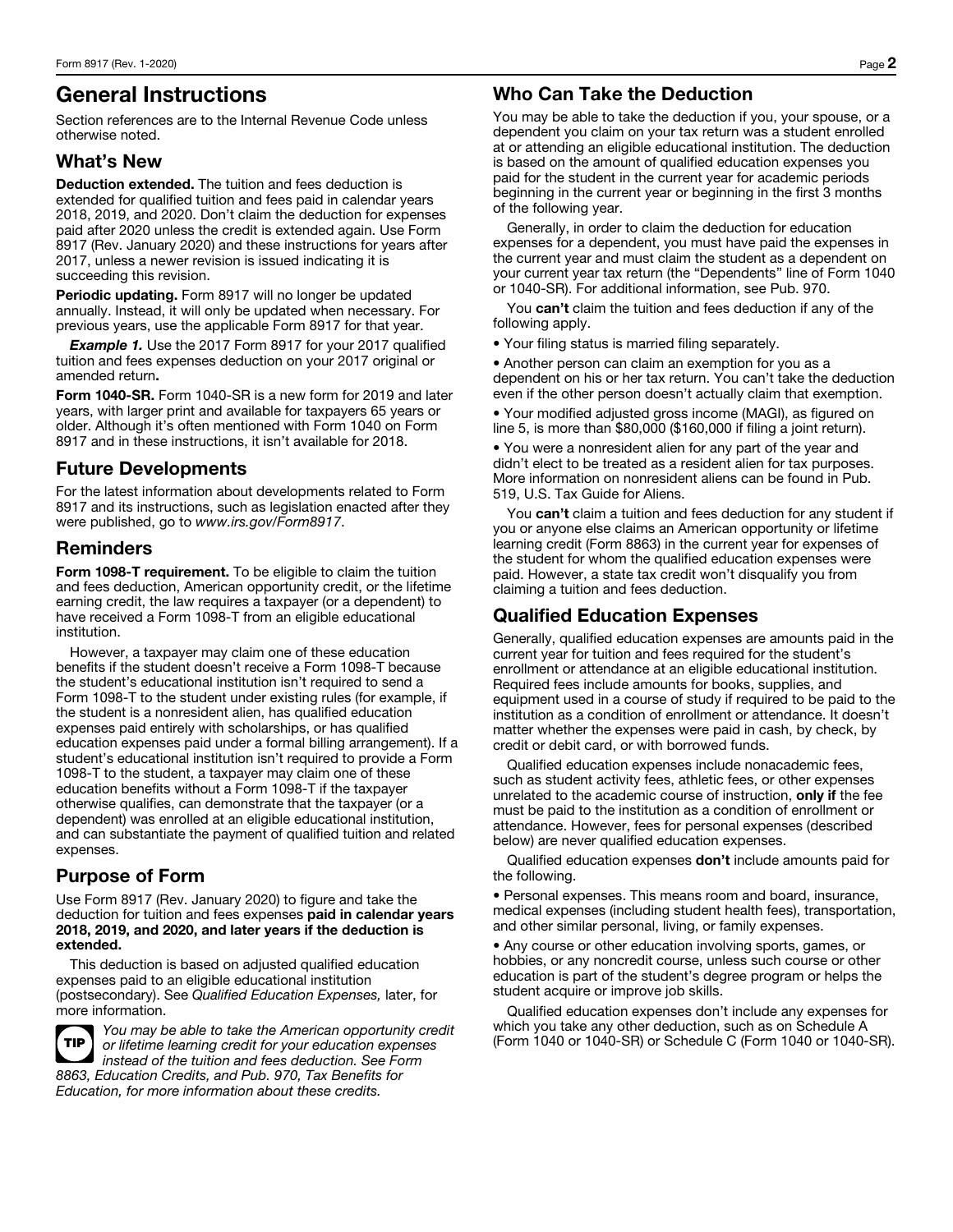You may receive Form 1098-T, Tuition Statement, from the institution reporting either payments received in the current year or amounts billed in the current year. However, the amounts may be different from the amount you paid (or are treated as having paid). In completing Form 8917, use only the amounts you actually paid (plus any amounts you're treated as having paid) in the current year (reduced, as necessary, as described in *Adjusted Qualified Education Expenses,* later). See Pub. 970 for more information on Form 1098-T.

Qualified education expenses paid directly to the institution by someone other than you or the student are treated as paid to the student and then paid by the student to the institution.

#### Academic Period

An academic period is any quarter, semester, trimester, or any other period of study as reasonably determined by an eligible educational institution. If an eligible educational institution uses credit hours or clock hours and doesn't have academic terms, each payment period may be treated as an academic period.

#### Prepaid Expenses

Qualified education expenses paid in the current year for an academic period that begins in the first 3 months of the following year can be used in figuring the tuition and fees deduction for the current year only.

*Example 2.* Qualified education expenses paid in 2018 for an academic period that begins in the first 3 months of 2019 can be used in figuring the tuition and fees deduction for 2018 only. See *Academic Period,* earlier.

*Example 3.* If you pay \$2,000 in December 2019 for qualified tuition for the 2020 winter quarter that begins in January 2020, you can use that \$2,000 in figuring the tuition and fees deduction for 2019 only (if you meet all the other requirements).



You can't use any amount you paid in the previous future year to figure the qualified education expansion of the twist of figure your current year tuition and fees *You can't use any amount you paid in the previous or future year to figure the qualified education expenses you deduction.* 

*Example 4. You can't use any amount you paid in 2017 or 2019 to figure the qualified deduction expenses you use to figure your 2018 tuition and fees deduction.*

## Adjusted Qualified Education Expenses

For each student, reduce the qualified education expenses paid by or on behalf of that student under the following rules. The result is the amount of adjusted qualified education expenses for each student.

Tax-free educational assistance. For tax-free educational assistance received in the current year, reduce the qualified educational expenses for each academic period by the amount of tax-free educational assistance allocable to that academic period. See *Academic Period,* earlier.

Tax-free educational assistance includes:

1. The tax-free part of any scholarship or fellowship grant (including Pell grants);

2. The tax-free part of any employer-provided educational assistance;

3. Veterans' educational assistance; and

4. Any other educational assistance that is excludable from gross income (tax free), other than as a gift, bequest, devise, or inheritance.



**TIP** *You may be able to increase the combined value of your*<br>**TIP** *tuition and fees deduction and certain educational tuition and fees deduction and certain educational assistance if the student includes some or all of the* 

*educational assistance in income in the year it is received. For details, see Pub. 970.*

Generally, any scholarship or fellowship grant is treated as tax-free educational assistance. However, a scholarship or fellowship grant isn't treated as tax-free educational assistance to the extent the student includes it in gross income (the student may or may not be required to file a tax return) for the year the scholarship or fellowship grant is received and either:

• The scholarship or fellowship grant (or any part of it) must be applied (by its terms) to expenses (such as room and board) other than qualified education expenses as defined in *Qualified education expenses* in Pub. 970; or

• The scholarship or fellowship grant (or any part of it) may be applied (by its terms) to expenses (such as room and board) other than qualified education expenses as defined in *Qualified education expenses* in Pub. 970.

Tax-free educational assistance treated as a refund. Some tax-free educational assistance received after the current year may be treated as a refund of qualified education expenses paid in the current year. This tax-free educational assistance is any tax-free educational assistance received by you or anyone else after the current year for qualified education expenses paid on behalf of a student in the current year (or attributable to enrollment at an eligible educational institution during the current year).

If this tax-free educational assistance is received after the current year but before you file your current year income tax return, see *Refunds received after the current year but before your income tax return is filed,* later. If this tax-free educational assistance is received after the current year and after you file your current year income tax return, see *Refunds received after the current year and after your income tax return is filed,* later.

Refunds. A refund of qualified education expenses may reduce adjusted qualified education expenses for the tax year or may require you to include some or all of the refund in your gross income for the year the refund is received. See Pub. 970 for more information. Some tax-free educational assistance received after the current year may be treated as a refund. See *Tax-free educational assistance treated as a refund,* earlier.

*Refunds received in the current year.* For each student, figure the adjusted qualified education expenses for the current year by adding all the qualified education expenses paid in the current year and subtracting any refunds of those expenses received from the eligible educational institution during the current year.

*Refunds received after the current year but before your income tax return is filed.* If anyone receives a refund after the current year of qualified education expenses you paid on behalf of a student in the current year and the refund is received before you file your current year income tax return, reduce the amount of qualified education expenses for the current year by the amount of the refund.

*Refunds received after the current year and after your income tax return is filed.* If anyone receives a refund after the current year of qualified education expenses you paid on behalf of a student in the current year and the refund is received after you file your current year income tax return, you may need to include some or all of the refund in your gross income for the year the refund is received. See Pub. 970 for more information.

Coordination with Coverdell education savings accounts and qualified tuition programs. Reduce your qualified education expenses by any qualified education expenses used to figure the exclusion from gross income of (a) interest received under an education savings bond program, or (b) any distribution from a Coverdell education savings account or qualified tuition program (QTP). For a QTP, this applies only to the amount of tax-free earnings that were distributed, not to the recovery of contributions to the program.